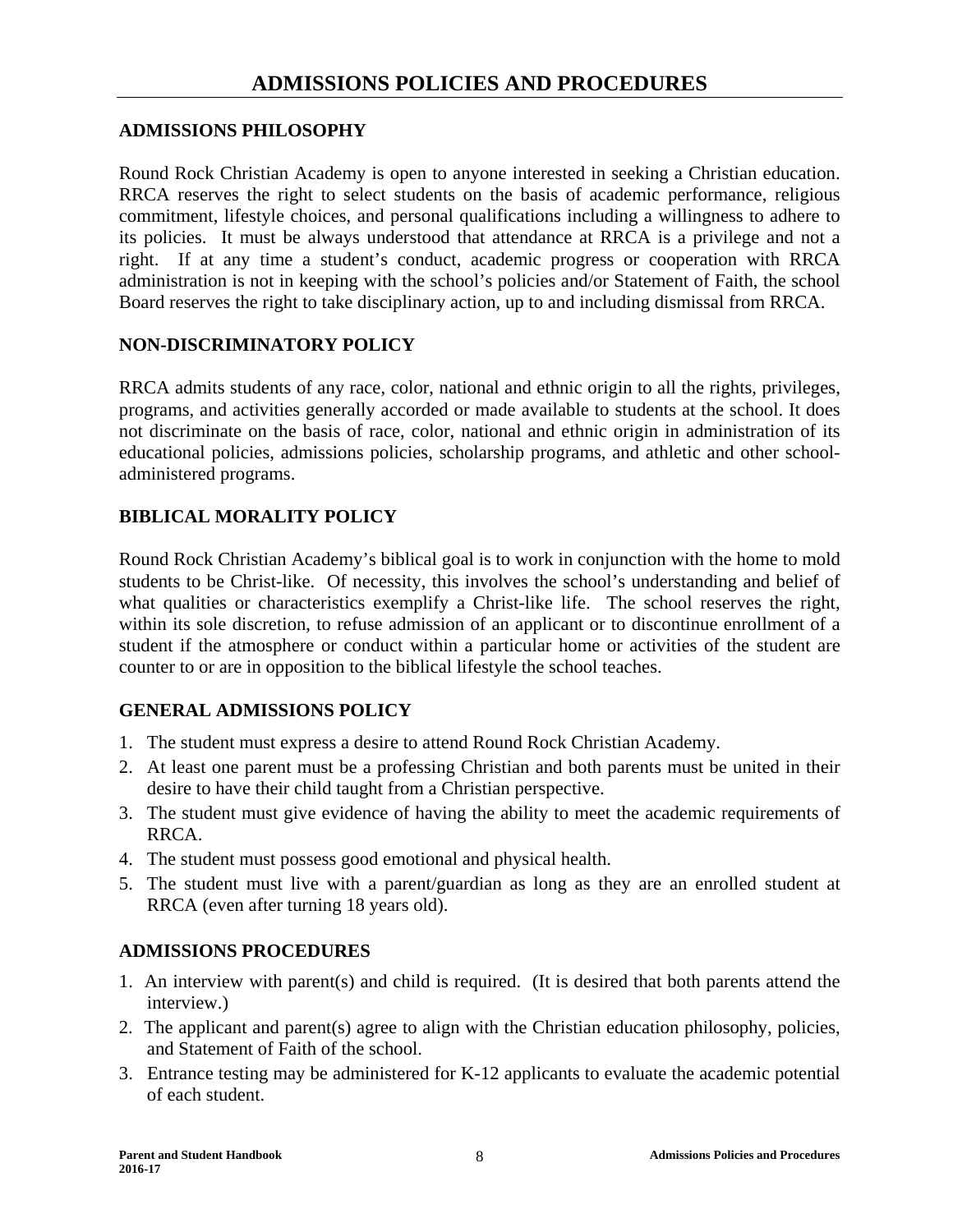- 4. RRCA is not equipped to provide services for all students who require special attention, such as those with physical or emotional disabilities, etc. Administration will assess individual cases and will make the final decision on whether the child can be adequately served in our school program.
- 5. **All students are accepted on a nine-week probationary period**. Unsatisfactory academic or behavioral progress during this probationary period may result in removal from school.
- 6. Round Rock Christian Academy reserves the right to expel a student if it becomes apparent that we will not be able to meet the needs of the student. **If the student's or the parent's behavior is out of harmony with the spirit of the Academy and is disruptive to the learning environment, the administrator may immediately begin proceedings for expulsion.** A letter will follow to confirm the dismissal, and a record of the expulsion will become a part of the student's permanent record.
- 7. Since the local church is God's vehicle for worship and service, Round Rock Christian Academy encourages the family of the students to be regular participants in an established church of their choice. Parents are asked to provide the name of that church and pastor to be part of the student records.

## **APPLICATION PROCESS**

- 1. Submit all paperwork and fees listed on the Application checklist.
- 2. Submit current educational testing and relevant medical records (including any paperwork regarding emotional and behavioral issues) along with the application paperwork.
- 3. Upon receipt of all required paperwork and fees, if space is available, you will be contacted to schedule a test date and parent interview.
- 4. After the interview, if the student is accepted as a student at RRCA, the Enrollment Contract and acceptance letter will be emailed or mailed to you within 3 business days.
- 5. To enroll your student, submit the signed contract within three days to the Business Office.
- 6. Parents will receive another packet of health forms to complete within 30 days.
- 7. If a student is not admitted to RRCA, parents do have the right to appeal to an admissions committee within 48 hours.

# **LATE ENROLLMENT**

When students enter after school begins in the fall, the annual tuition will be prorated based on the start date. If a student enrolls after the 15th of the month, half a month's tuition is due. If a student enrolls before the 15th of the month, the entire month's tuition is due.

## **TUITION/PAYMENT**

Round Rock Christian Academy seeks to provide quality education at a minimum cost. It is absolutely necessary that payments be made on schedule. Below are some important policies relating to academy finances:

- Upon acceptance, parents will be presented with a contract and may choose from three different payment plans.
- If the tuition is not paid by the 7th of the month, a late notice will be sent and a late fee will be added to the monthly statement.